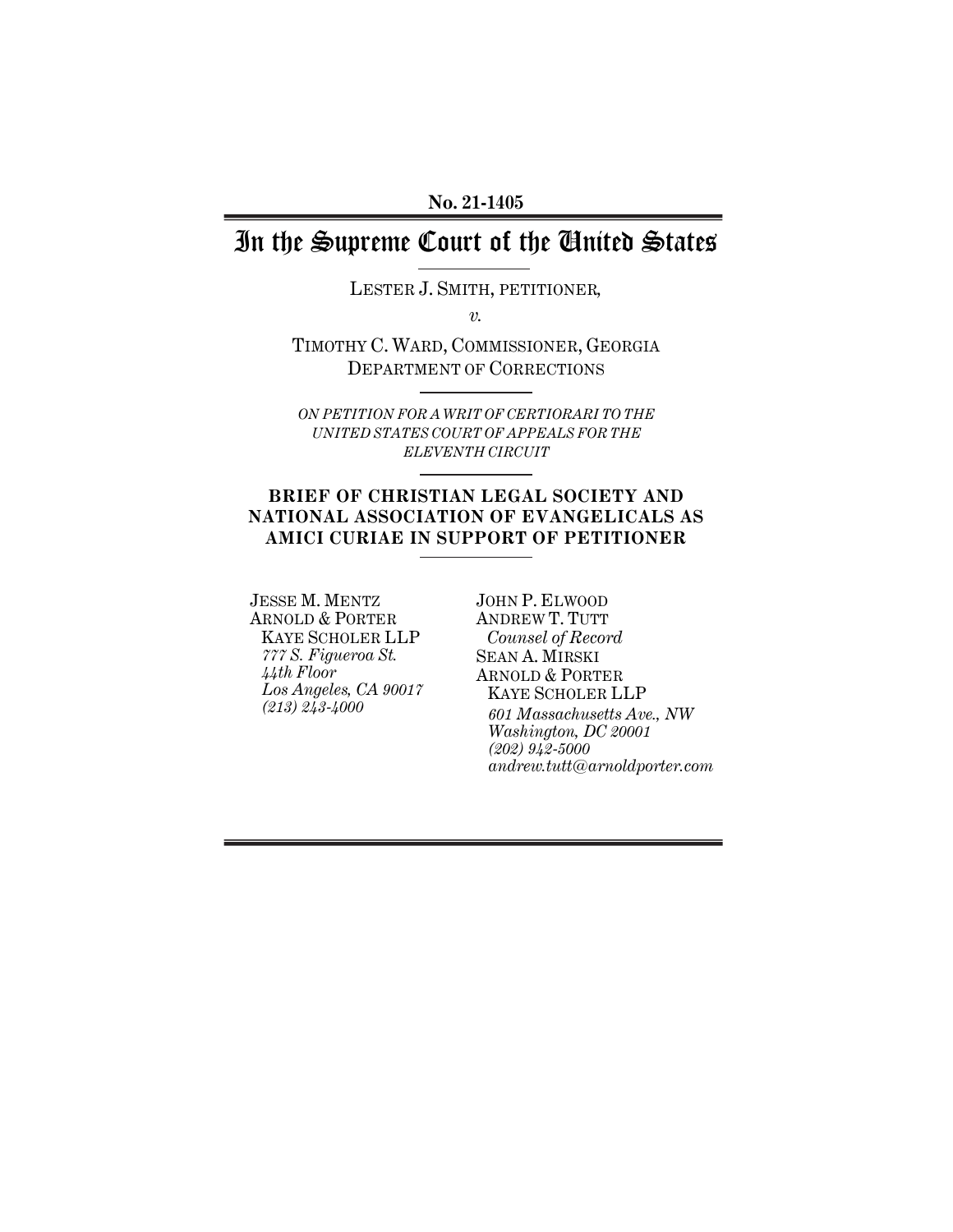#### **QUESTIONS PRESENTED**

1. Whether the Eleventh Circuit erred in applying RLUIPA when it held that Georgia need not grant a religious accommodation offered in thirty-nine other prison systems.

2. Whether RLUIPA allows religious accommodations to be denied based on any plausible risk to penological interests, if the government merely asserts that it chooses to take no risks.

3. Whether RLUIPA prohibits courts from granting any religious accommodation short of the full accommodation sought by a plaintiff prisoner.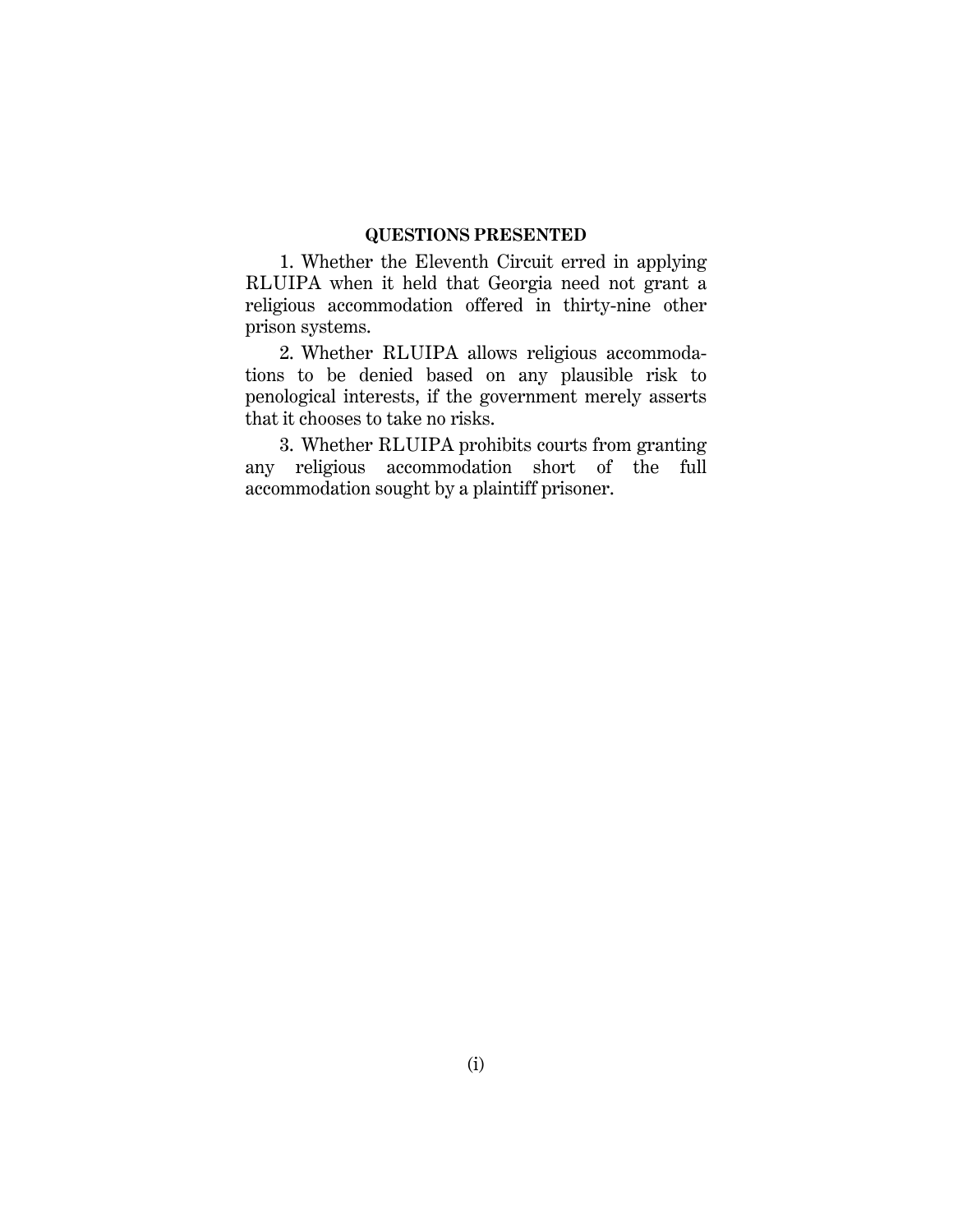# **TABLE OF CONTENTS**

| Page                                                                                                                                    |  |
|-----------------------------------------------------------------------------------------------------------------------------------------|--|
|                                                                                                                                         |  |
| Introduction and Summary of Argument2                                                                                                   |  |
|                                                                                                                                         |  |
| RLUIPA Requires The Thoroughgoing<br>I.<br>Application of the Traditional "Strict Scrutiny"                                             |  |
| A. The Elements of the "Strict Scrutiny" Test5                                                                                          |  |
| B. The RLUIPA Statutory Test and "Strict"                                                                                               |  |
| The Court Below Erred Because It Failed to<br>$\Pi$ .<br>Apply an Appropriate "Least Restrictive"                                       |  |
|                                                                                                                                         |  |
| B. The Georgia Department of Corrections Has<br>Not Met Its Burden of Demonstrating that<br>Available Less Restrictive Alternatives Are |  |
| C. The Court Below Erred in Applying a<br>Standard that Did Not Even Approximate                                                        |  |
|                                                                                                                                         |  |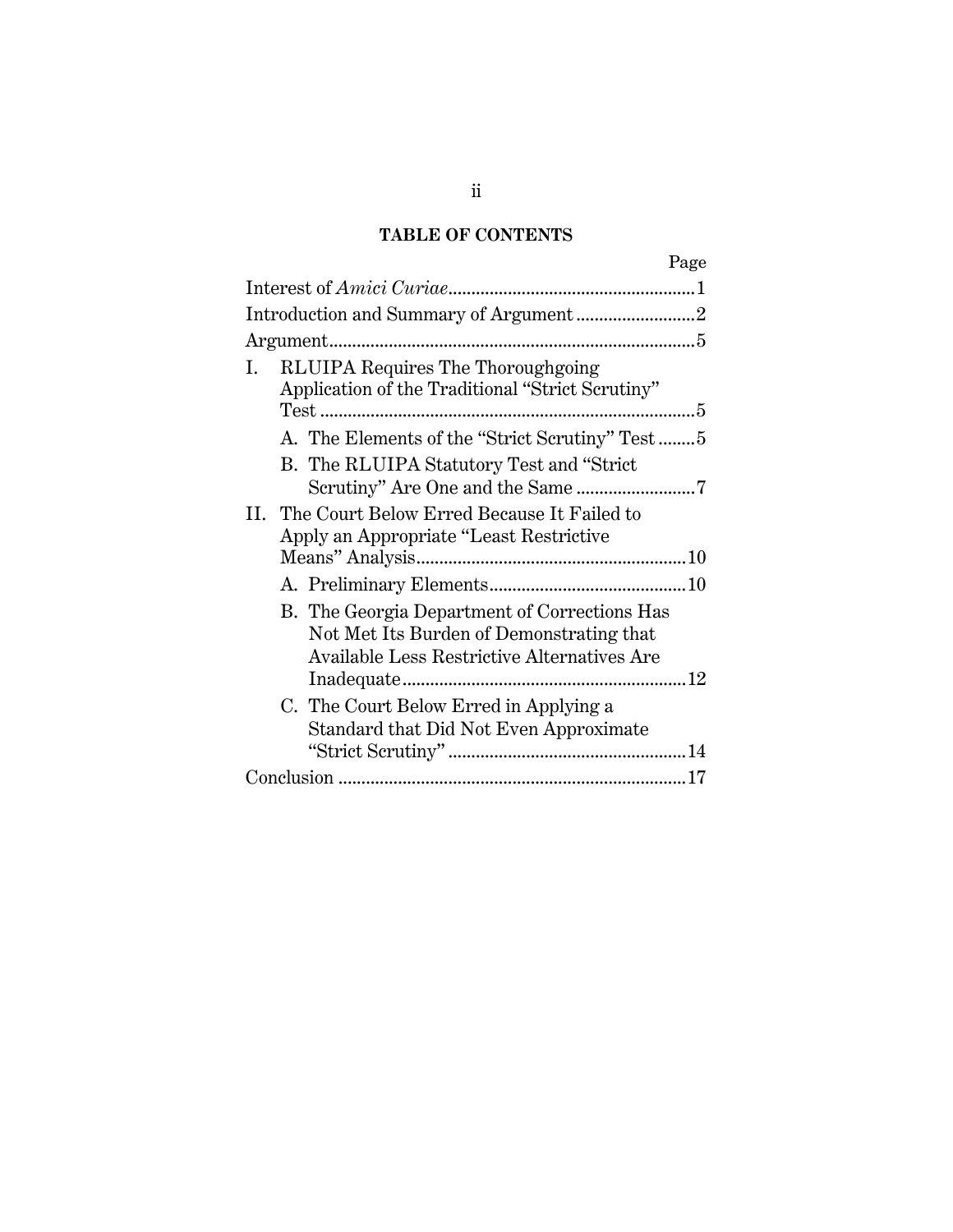# **TABLE OF AUTHORITIES**

| Cases                                                     | Page(s) |
|-----------------------------------------------------------|---------|
| Adarand Constructors, Inc. v. Pena,                       |         |
| Ali v. Stephens,                                          |         |
| Bd. of Trustees of the State Univ. of New<br>York v. Fox, |         |
| Benning v. Georgia,                                       |         |
| Burson v. Freeman,                                        |         |
| Burwell v. Hobby Lobby Stores, Inc.,                      |         |
| Couch v. Jabe,                                            |         |
| Cutter v. Wilkinson,                                      |         |
| Does $1-3$ v. Mills,                                      |         |
| $Emp't Div, Dep't of Human Res. of Or. v.$<br>Smith,      |         |
| Fulton v. City of Philadelphia,                           |         |
| Garner v. Kennedy,                                        |         |
| Gladson v. Iowa Dep't of Corr.,                           |         |
|                                                           |         |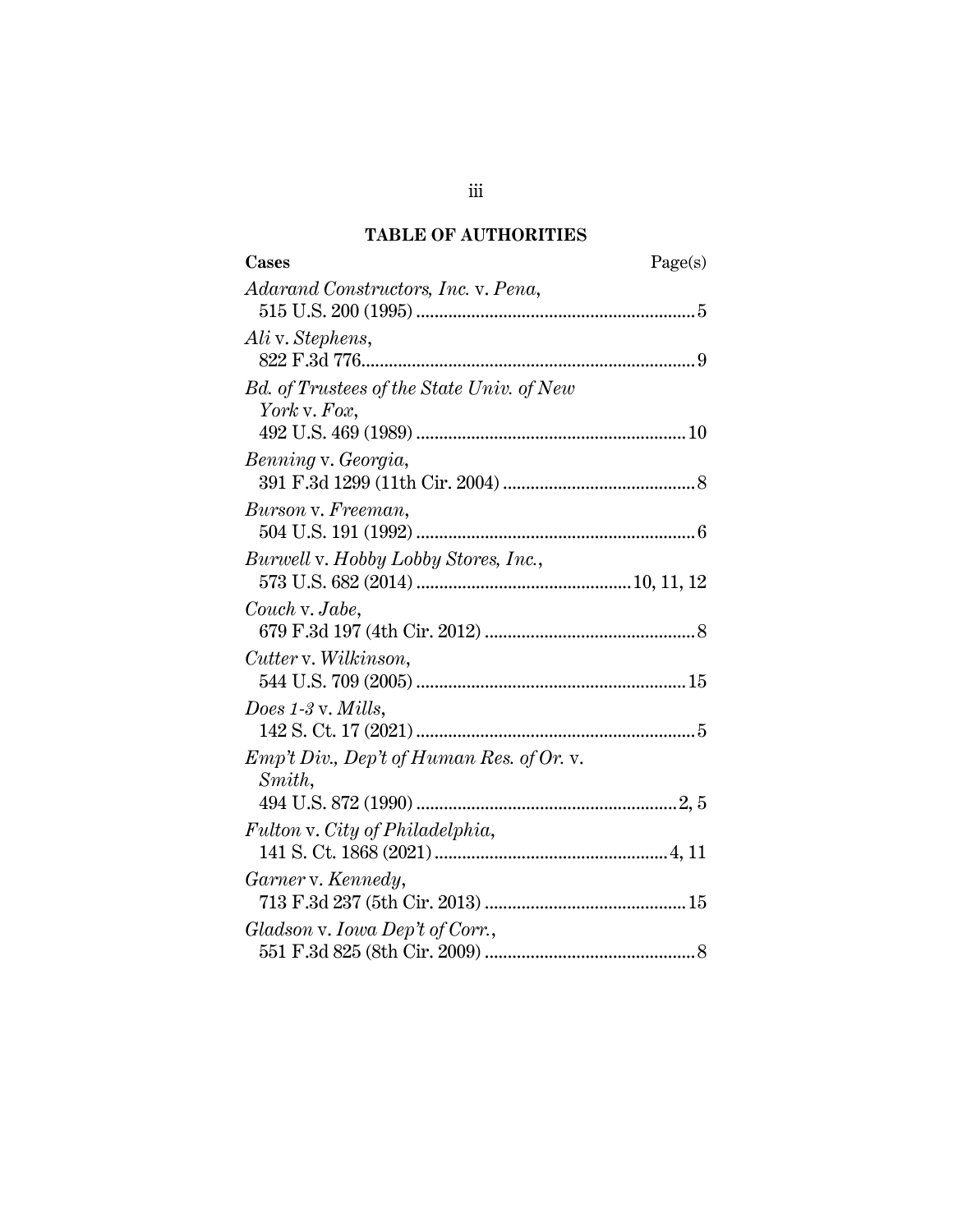| Cases-Continued                                            | Page(s) |
|------------------------------------------------------------|---------|
| Gonzales v. O Centro Espírita Beneficente<br>União         |         |
|                                                            |         |
| Holt v. Hobbs,                                             |         |
| 574 U.S. 352 (2015) 2, 3, 4, 8, 10, 11, 12, 13, 14, 15, 16 |         |
| Knight v. Thompson,                                        |         |
| Knight v. Thompson,                                        |         |
|                                                            |         |
| Lovelace v. Lee,                                           |         |
|                                                            |         |
| Miller v. Johnson,                                         |         |
|                                                            |         |
| <i>Ramirez v. Collier,</i>                                 |         |
|                                                            |         |
| Spratt v. R.I. Dep't of Corr.                              |         |
|                                                            |         |
| Thomas v. Review Bd. of Ind. Emp't Sec.<br>Div.            |         |
|                                                            |         |
| United States v. Playboy Entm't Grp.,                      |         |
|                                                            |         |
| Warsoldier v. Woodford,                                    |         |
|                                                            |         |
| Washington v. Glucksberg,                                  |         |
|                                                            |         |
| Washington v. Klem,                                        |         |
|                                                            |         |
| Yellowbear v. Lampert,                                     |         |
|                                                            |         |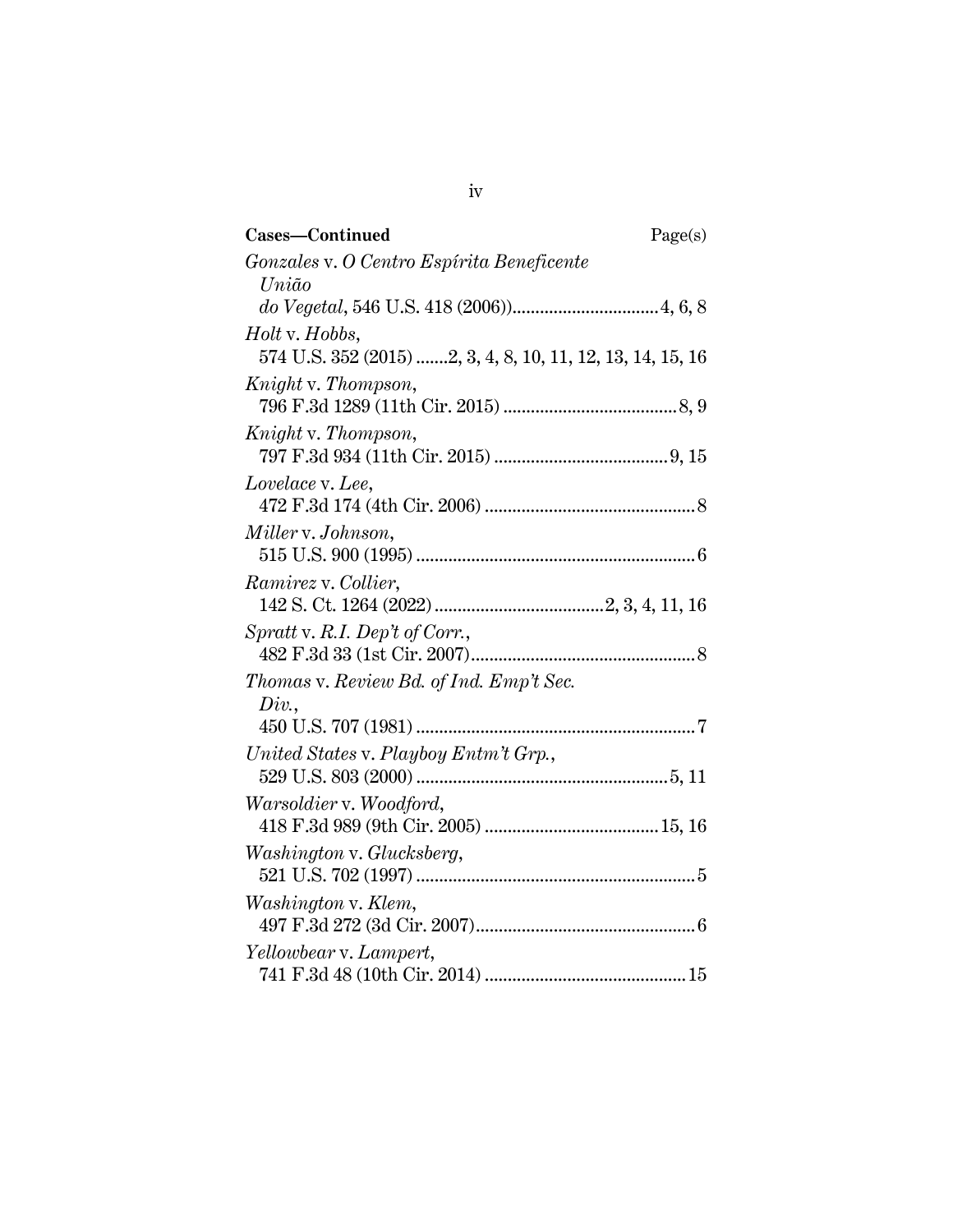| <b>Statutes</b>                        | Page(s) |
|----------------------------------------|---------|
|                                        |         |
|                                        |         |
|                                        |         |
| <b>Legislative Materials</b>           |         |
|                                        |         |
|                                        |         |
|                                        |         |
| <b>Other Authorities</b>               |         |
| D. Sidhu, Religious Freedom and Inmate |         |
| Grooming Standards,                    |         |

66 U. Miami L. Rev. 923 (2005) ...................................... 14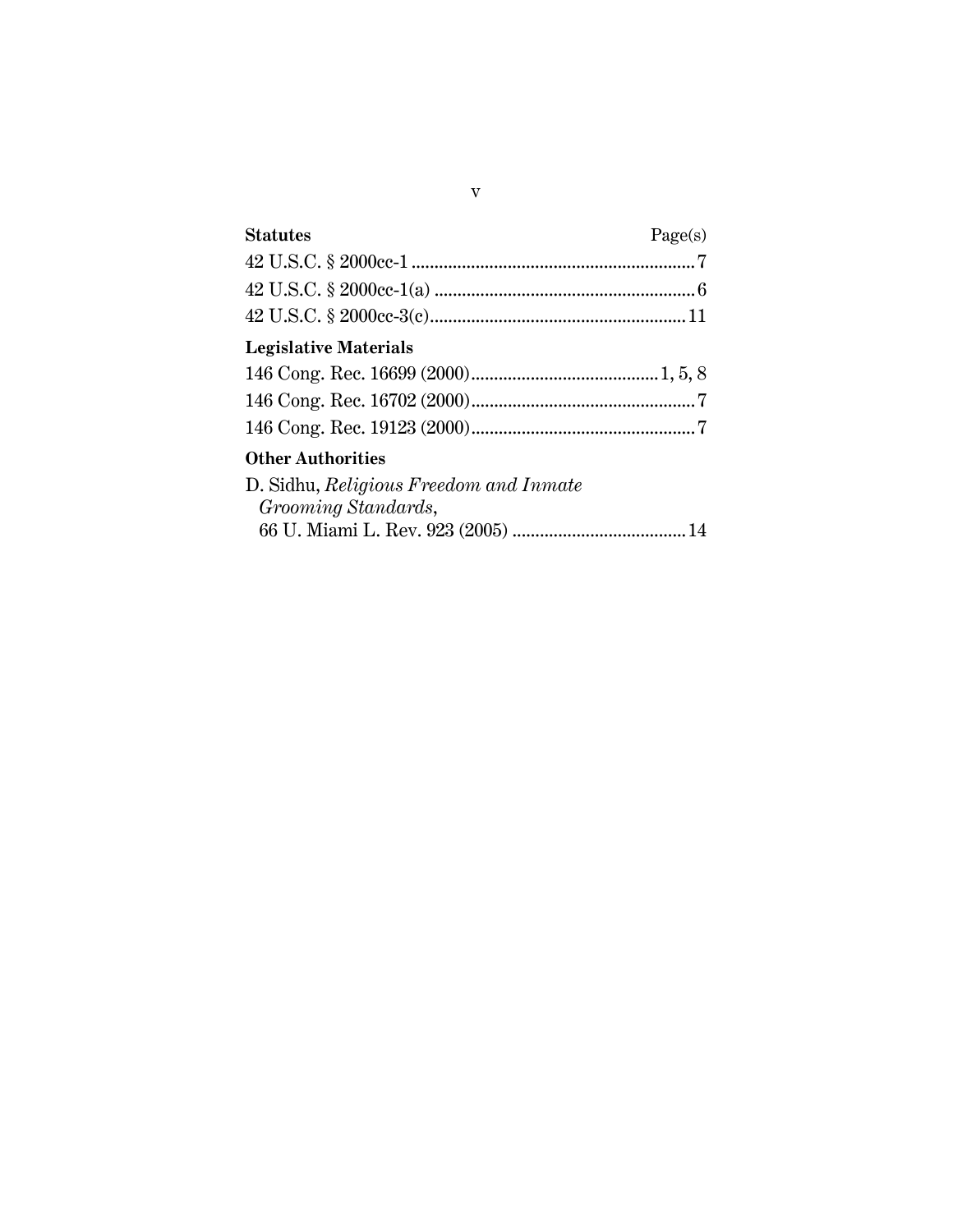#### **INTEREST OF** *AMICI CURIAE***<sup>1</sup>**

This brief is submitted on behalf of *amici curiae* Christian Legal Society and National Association of Evangelicals.

**Christian Legal Society (CLS)** is a nondenominational association of Christian attorneys, law students, and law professors. CLS's legal advocacy division, the Center for Law & Religious Freedom, works to protect all Americans' right to be free to exercise their religious beliefs. CLS was instrumental in passage of both the Religious Land Use and Institutionalized Persons Act (RLUIPA) and its sister statute, the Religious Freedom Restoration Act (RFRA). CLS has a longstanding interest in defending RLUIPA's constitutionality and proper application in the courts. In passing RFRA and RLUIPA, Congress honored our nation's historic, bipartisan tradition of respecting religious conscience. Ensuring prisoners' religious exercise accords with that tradition of respecting religious conscience.

**The National Association of Evangelicals (NAE)** is a nonprofit association of evangelical Christian denominations, churches, organizations, institutions, and individuals that includes more than 50,000 local churches from 74 different denominations and serves a constituency of over 20 million people.

In 2000, after conducting extensive hearings and finding that various State prison systems were imposing "frivolous or arbitrary" restrictions on prisoners' practice of their religions, 146 Cong. Rec. 16699 (2000) (joint

<sup>&</sup>lt;sup>1</sup> No counsel for a party authored this brief in whole or in part, and no party or counsel for a party made a monetary contribution intended to fund the preparation of or submission of this brief. No one other than the *amici curiae* or his counsel made a monetary contribution to the preparation or submission of this brief. The parties were given timely notice and consented to this filing.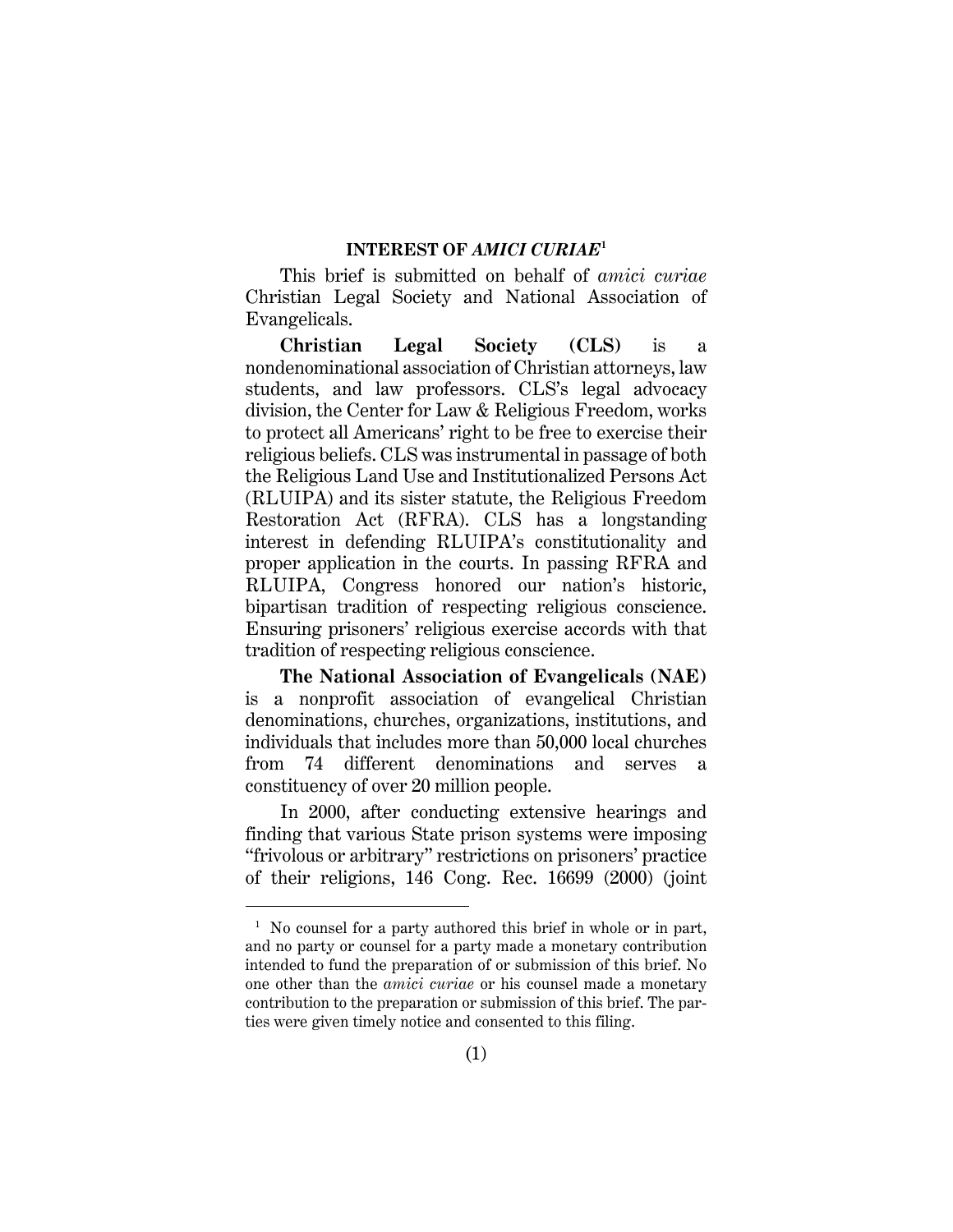statement of Sens. Orrin Hatch and Edward Kennedy), a *unanimous* Congress enacted RLUIPA, which provided financial incentives to States to provide rigorous protection for the free exercise rights of prisoners. Nonetheless, various State agencies and some courts have adopted interpretations of RLUIPA's requirements that ignore the statutorily mandated "strict scrutiny" review of any abridgments of prisoners' free exercise rights, and have effectively read RLUIPA's free exercise safeguards out of existence.

These decisions, if allowed to stand, will have corrosive implications far beyond prison walls. Because RLUIPA expressly incorporates the traditional constitutional strict scrutiny analysis, any effort to "tone down" strict scrutiny in this context could weaken strict scrutiny across the board. As this Court has previously warned, the "watering . . . down" of strict scrutiny in one context will inevitably "subvert its rigor in the other fields where it is applied." *Emp't Div., Dep't of Human Res. of Or.* v. *Smith*, 494 U.S. 872, 888 (1990). The Court must continue—as it always has—to "start[] with a heavy presumption against a state law that infringes the constitutional or statutory right in question" and allow "state infringement on that right only when the State has a sufficiently 'compelling' interest." *Ramirez* v. *Collier*, 142 S. Ct. 1264, 1287 (2022) (Kavanaugh, J, concurring).

## **INTRODUCTION AND SUMMARY OF ARGUMENT**

Nearly forty other prison systems permit beards without a length limit, yet Georgia prohibits beard lengths of more than half an inch. Seven years ago, in *Holt* v. *Hobbs*, 574 U.S. 352 (2015), this Court recognized that it would inevitably need to answer the question at the heart of this case: whether prison officials can deny religious prisoners the right to grow full beards without violating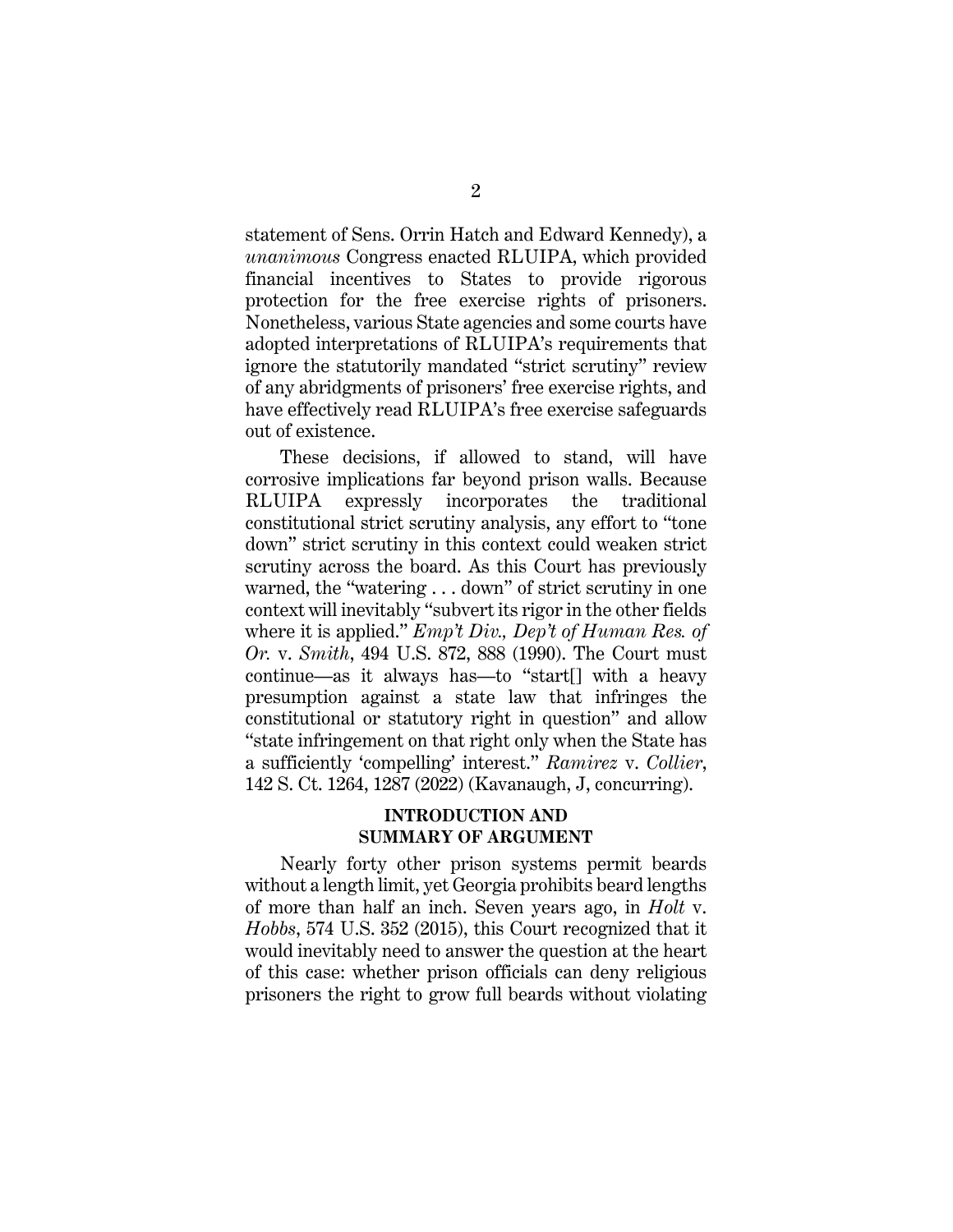the Religious Land Use and Institutionalized Persons Act. Tr. of Oral Argument at 4–8, Holt v. Hobbs, 573 U.S. 352 (2015) (No. 13-6827). *Holt* did not require the Court to go that far, because Arkansas did not allow for even halfinch beards, and a half inch was all that the petitioner there sought before this Court. *Ibid*. This case finally presents the Court with the question whether there is really any legal difference between denying a full beard and denying a beard of any length at all.

The answer is no. Cases like this one are why we need RLUIPA. Prisons cannot infringe on the religious rights of prisoners so cavalierly. They must meet the requirements of strict scrutiny. They must identify a compelling interest, and they must carry their burden to show that a policy that infringes on religious exercise is the least restrictive means of achieving that interest. Georgia emphatically failed to make that showing in this case, and its restriction on full-length beards cannot stand.

Georgia's interest is not compelling. Georgia's stated interest—which reduces to the claim that there is some incremental gain to prison security from prohibiting fulllength beards—cannot possibly be enough to justify a significant infringement on religious exercise. Accepting Georgia's interest as a compelling interest threatens the entire framework of strict scrutiny. Small risk is not enough. A compelling state interest has to be more than a *de minimis* gain to prison security—denying an accommodation must be necessary to prevent a *significant* or *material* effect on the security situation.

To be sure, "a State's understandable goal of avoiding a higher risk of great harm does not easily map onto the compelling interest/least restrictive means standards," *Ramirez* v. *Collier*, 142 S. Ct. 1264, 1288 (2022) (Kavanaugh, J., concurring), but requiring less than a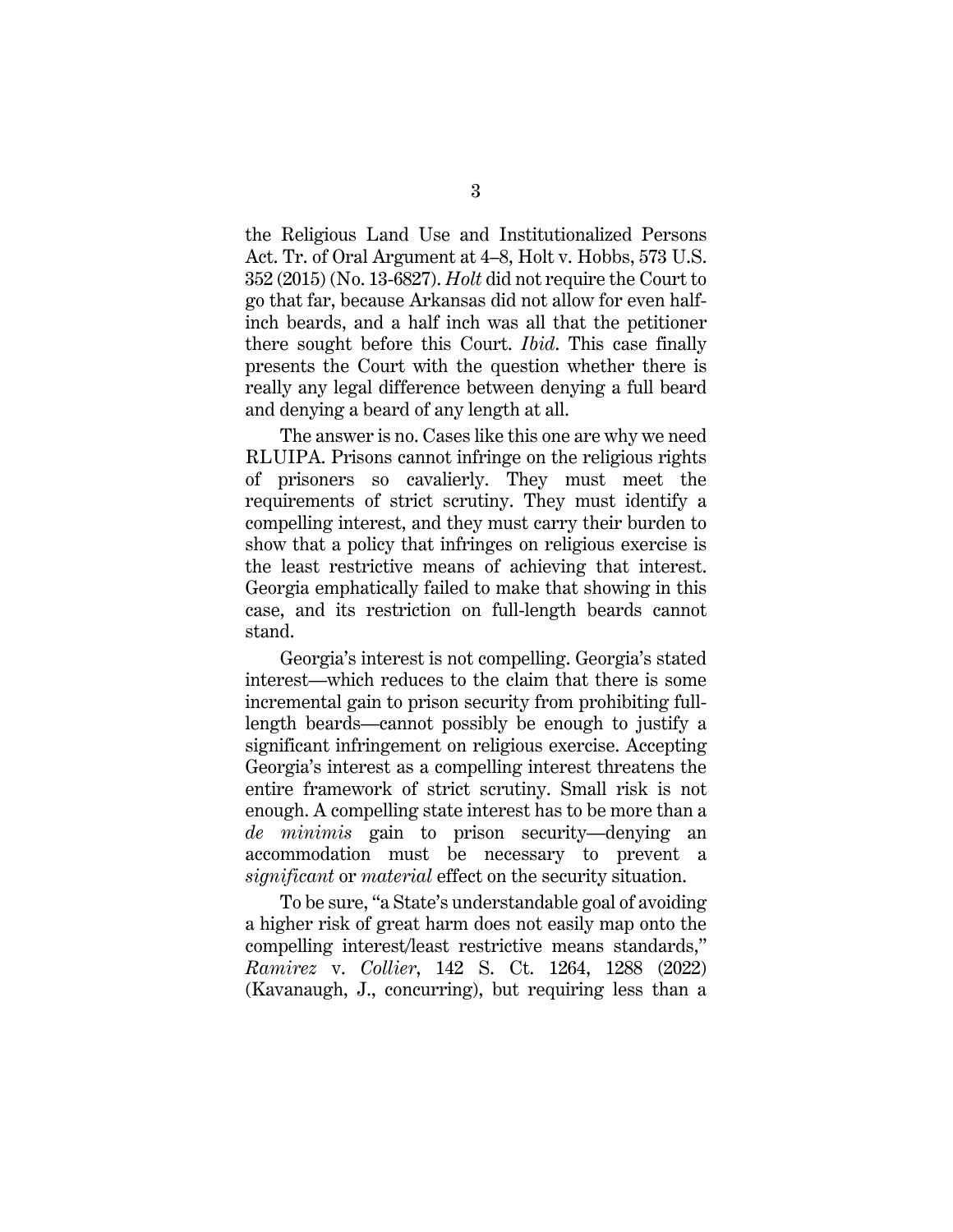significant effect or a material effect essentially grants the government a free pass through the compelling interest prong, Tr. of Oral Argument at 12, Holt v. Hobbs, 573 U.S. 352 (2015) (No. 13-6827), which is inconsistent with this Court's historical approach to strict scrutiny, *Fulton* v. *City of Philadelphia*, 141 S. Ct. 1868, 1881 (2021) ("Rather than rely on 'broadly formulated interests,' courts must 'scrutinize[ ] the asserted harm of granting specific exemptions to particular religious claimants.'" (quoting *Gonzales* v. *O Centro Espírita Beneficente União do Vegetal*, 546 U.S. 418, 431 (2006))).

Georgia's policy also is not the least restrictive means of achieving its interest. Measured along every dimension of least restrictive means analysis, Georgia's beard policy comes up short. Does Georgia give real-world examples of specific harms from full-length beards? No. Does Georgia treat similar risks the same way? No. Did Georgia take account of solutions that had been found to work in other jurisdictions? No.

The last error is especially egregious and should doom Georgia's beard policy. It is virtually self-evident that "experience matters in assessing whether less restrictive alternatives could still satisfy the State's compelling interest." *Ramirez*, 142 S. Ct. at 1288 (Kavanaugh, J., concurring). The "experience in other States" can be "informative in analyzing whether the State . . . has employed the least restrictive means." *Id.* at 1288 n.2. RLUIPA and strict scrutiny require prison officials to make accommodations whenever such accommodations are feasible. But if a prison refuses even to look at how other prisons have accommodated a religious practice, that prison clearly has *not* satisfied that obligation. See *Holt*, 574 U.S. at 368–369.

Prison is a context where the State's interests and religious exercise often collide, but it is not unique in that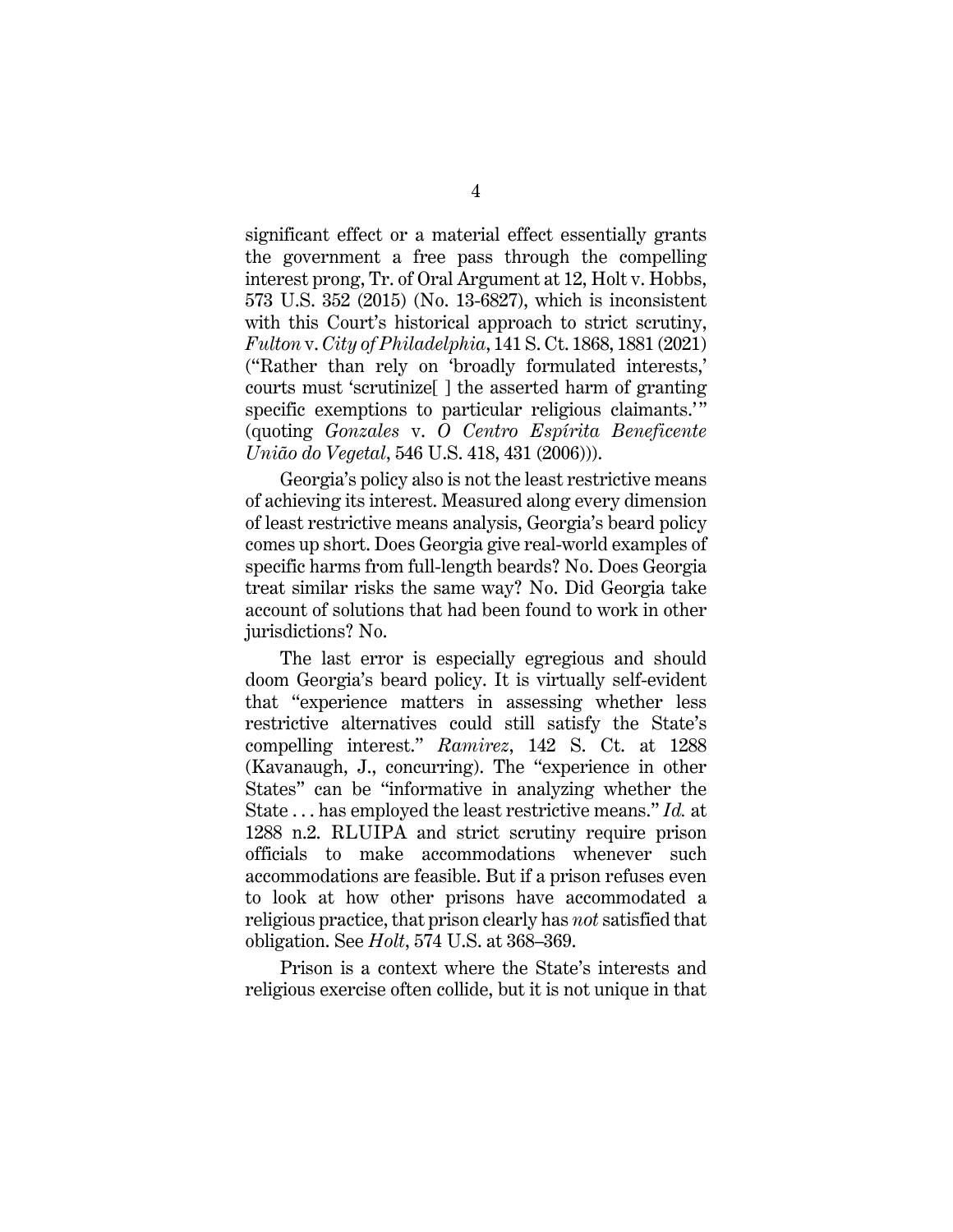regard. The State's interests are constantly colliding with religious exercise. See*, e.g.*, *Does 1-3* v. *Mills*, 142 S. Ct. 17, 18 (2021) (Gorsuch, J., dissenting). The degree of deference afforded to prison officials cannot be so great as to negate the statutory standard, which Congress enacted precisely to eliminate the "frivolous or arbitrary" restrictions on prisoners' practice of their religions that preceded its enactment. 146 Cong. Rec. 16699 (2000) (joint statement of Sens. Orrin Hatch and Edward Kennedy). To the degree the Court defers to prison officials, it must defer *within* the statutory standard, not substitute deference for the standard. And that statutory standard still requires the State to show the policy furthers a compelling interest and represents the least restrictive means.

The Court should grant certiorari and reverse.

#### **ARGUMENT**

#### **I. RLUIPA REQUIRES THE THOROUGHGOING APPLICATION OF THE TRADITIONAL "STRICT SCRUTINY" TEST**

#### **A. The Elements of the "Strict Scrutiny" Test**

The demands of strict scrutiny safeguard this country's most important civil rights. They apply to racebased discrimination, *Adarand Constructors, Inc.* v. *Pena*, 515 U.S. 200, 227 (1995), regulation of free speech, *United States* v. *Playboy Entm't Grp.*, 529 U.S. 803, 813– 814 (2000), and the protection of "fundamental rights," *Washington* v. *Glucksberg*, 521 U.S. 702, 720–721 (1997). Watering down strict scrutiny's requirements in one context erodes its protections in all. *Emp't Div., Dep't of Human Res. of Or.* v. *Smith*, 494 U.S. 872, 888 (1990).

Strict scrutiny requires the government to demonstrate that its action is the least restrictive means to accomplish a compelling interest. *Playboy Entm't,* 529 U.S. at 813. Each of these elements is important, and each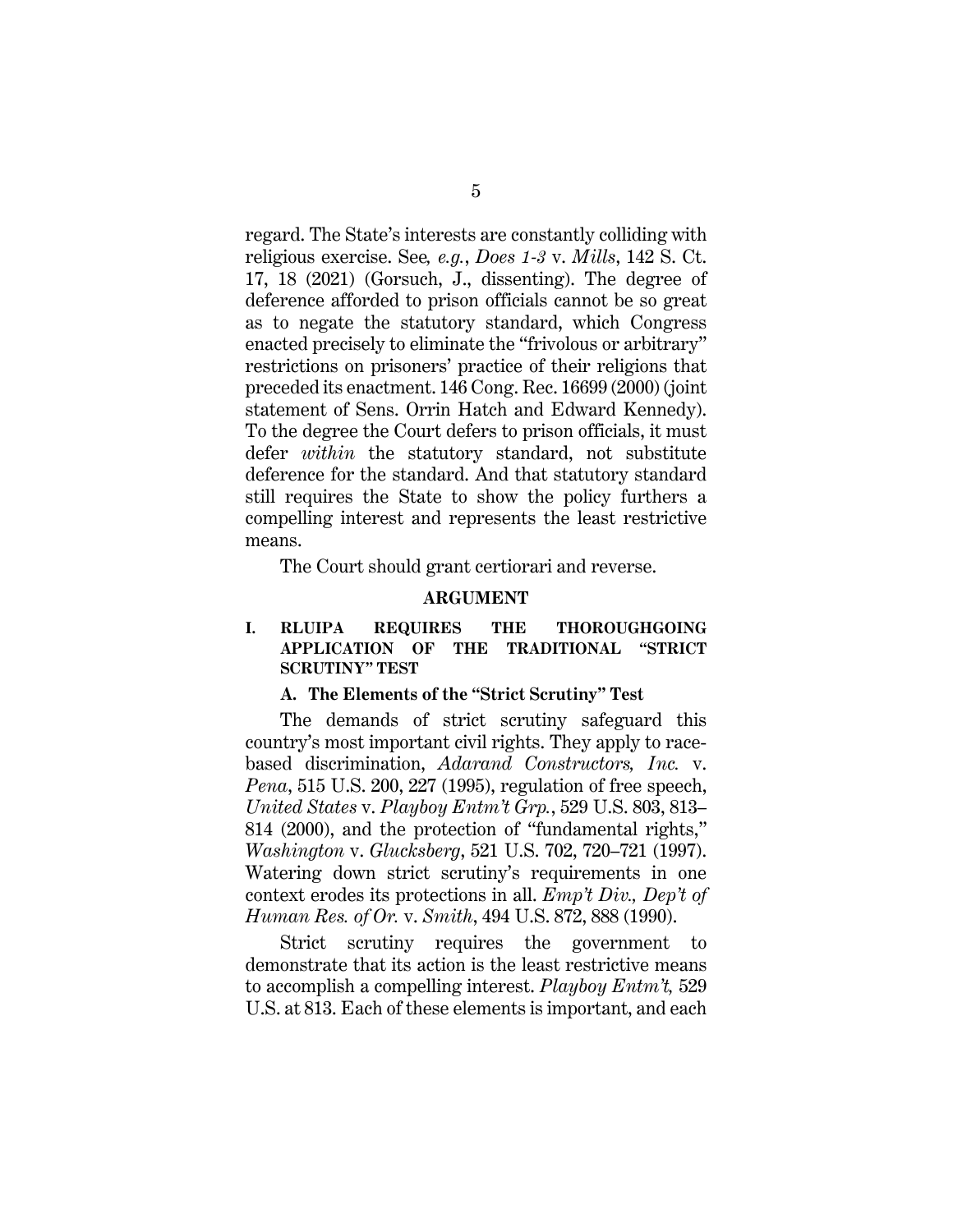is demanding. *Miller* v. *Johnson*, 515 U.S. 900, 920 (1995) (describing "strict scrutiny" as "our most rigorous and exacting standard of constitutional review").

The government's interest must be compelling. Its means must be the least restrictive ones. And it must *demonstrate*, not merely assert, that these conditions are met. *Burson* v. *Freeman*, 504 U.S. 191, 199 (1992). In the RLUIPA context, it must do so with particularity—as applied to the individual whose rights are restricted. 42 U.S.C. § 2000cc-1(a) (prisons cannot "impose a substantial burden on the religious exercise of a person residing in . . . an institution . . . even if the burden results from a rule of general applicability" unless the burden satisfies strict scrutiny); accord *Gonzales* v. *O Centro Espírita Beneficente União do Vegetal*, 546 U.S. 418, 430–431 (2006) (interpreting equivalent language from RLUIPA's sister statute RFRA to require individualized review); *Washington* v. *Klem*, 497 F.3d 272, 285 (3d Cir. 2007) (inquiring whether the restriction was the least restrictive means available "either facially or as applied to [the plaintiff]").

This much the Court already knows. But unfortunately for petitioner Lester Smith, his ability to serve his sentence without violating the dictates of his conscience hangs on whether the Court will state again that traditional strict scrutiny applies in the Eleventh Circuit.

When the Eleventh Circuit held, over a dissent, that the nearly identical case of *Holt* v. *Hobbs* did not require the Georgia Department of Corrections to allow petitioner Smith to grow a beard as he believes his faith requires, it did not apply strict scrutiny. When it deferred to the Department's unsubstantiated claims that a fulllength beard was a security risk, it did not apply strict scrutiny. And when it failed to consider the less restrictive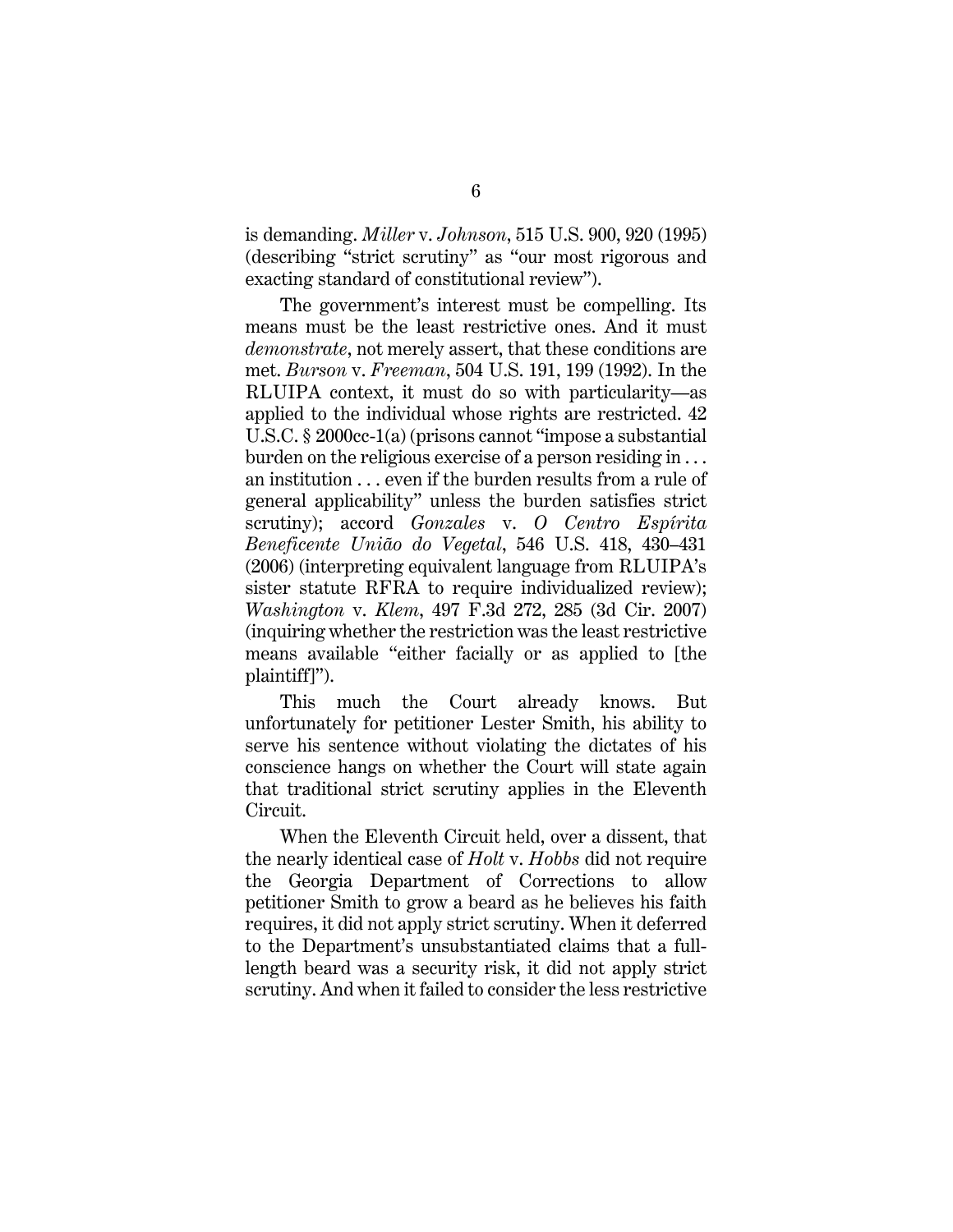means already applied by thirty-nine other prison systems in furtherance of the same interest, it did not apply strict scrutiny.

The religious exercise rights of Georgia prisoners require more protection than this. And Congress said so—unanimously—when it passed RLUIPA.

#### **B. The RLUIPA Statutory Test and "Strict Scrutiny" Are One and the Same**

RLUIPA's text embodies the strict scrutiny standard, nearly verbatim:

No government shall impose a substantial burden on the religious exercise of a person residing in or confined to an institution . . . unless the government demonstrates that imposition of the burden on that person-- (1) is in furtherance of a compelling governmental interest; and (2) is the least restrictive means of furthering that compelling governmental interest.

42 U.S.C. § 2000cc-1. Compare *ibid.*, with *Thomas* v. *Review Bd. of Ind. Emp't Sec. Div.*, 450 U.S. 707, 718 (1981) ("The state may justify an inroad on religious liberty by showing that it is the least restrictive means of achieving some compelling state interest.")

This was no mere coincidence. The unanimous Congress that passed RLUIPA deliberately imported the highest protection legislation can grant. See, *e.g.*, 146 Cong. Rec. 19123 (2000) (statement of Rep. Charles T. Canady) (explaining that RLUIPA was "intended to codify the traditional compelling interest test"); 146 Cong. Rec. 16702 (2000) (statement of Sen. Reid) (describing the strict scrutiny test to be applied under RLUIPA, which is "the highest standard the courts apply to actions on the part of government").

Congress granted these protections for situations just like this one: to protect the free exercise rights of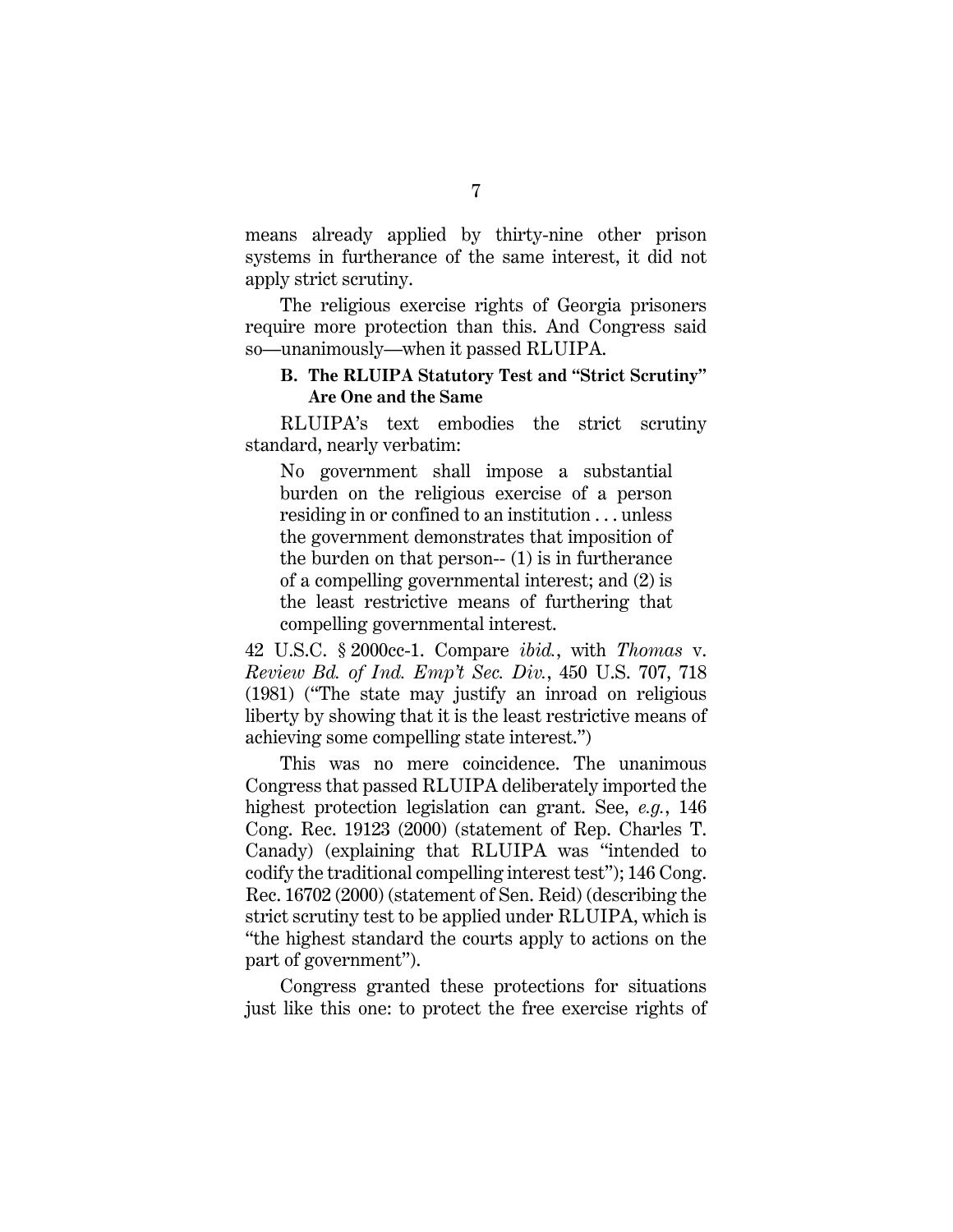religious prisoners like Smith from the "frivolous or arbitrary" decisions of State prison systems like Georgia's. 146 Cong. Rec. 16699 (2000) (joint statement of Sens. Orrin Hatch and Edward Kennedy).

Numerous courts—including this one—have acknowledged that RLUIPA applies the protections of strict scrutiny to the free exercise rights of prisoners. See*, e.g.*, *Holt* v. *Hobbs*, 574 U.S. 352 (2015); *Benning* v. *Georgia*, 391 F.3d 1299, 1304 (11th Cir. 2004); *Lovelace* v. *Lee*, 472 F.3d 174, 186 (4th Cir. 2006); *Spratt* v. *R.I. Dep't of Corr.*, 482 F.3d 33, 38–39 (1st Cir. 2007); *Couch* v. *Jabe*, 679 F.3d 197, 203 (4th Cir. 2012); *Gladson* v. *Iowa Dep't of Corr.*, 551 F.3d 825, 833 (8th Cir. 2009); cf. *Gonzales* v. *O Centro Espírita Beneficente União do Vegetal*, 546 U.S. 418, 430 (2006) (applying strict scrutiny based on identical language in RFRA).

In *Holt*, a nearly identical case concerning a Muslim prisoner in Arkansas, this Court applied strict scrutiny under RLUIPA to strike down the Arkansas Department of Correction's restriction on a Muslim prisoner's ability to grow his beard. *Holt*, 574 U.S. at 356 (2015). RLUIPA's protections apply with equal force here, and *Holt*, for its factual and legal similarities, should be dispositive. But as the dissent below recognized, the Eleventh Circuit majority "render[ed] the Supreme Court's command in *Holt* meaningless" when it ruled against Smith below. Pet. App. 38a.

The Georgia Department of Corrections relied heavily on *Knight* v. *Thompson*, an Eleventh Circuit case decided before *Holt* that was vacated and remanded by the Supreme Court in light of *Holt*, and which the Eleventh Circuit largely rubber-stamped when it reinstated its original opinion with a minor revision. *Knight* v. *Thompson*, 796 F.3d 1289, 1291 (11th Cir. 2015) ("We reinstate our prior *Knight I* opinion with revisions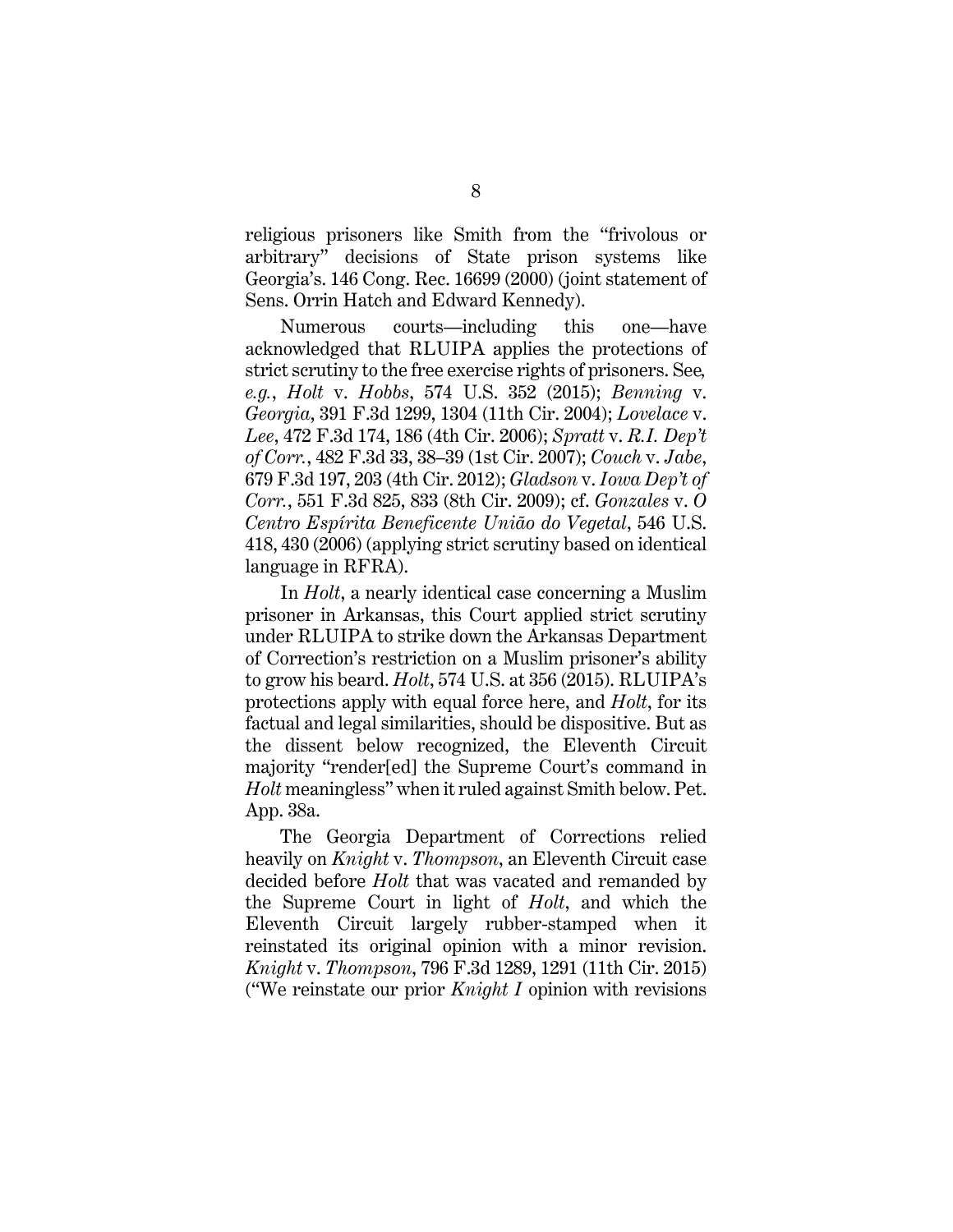only to Part III.B.ii, which we set forth below, and we add, with this opinion in *Knight II*, a discussion of the Supreme Court's decision in *Holt* and why it does not affect the outcome in our prior decision."). Indeed, in this case, the Department retained as an expert the same former director of the Virginia Department of Corrections, Ronald Angelone, who the Eleventh Circuit had found "provided the most thorough defense" in *Knight*. 797 F.3d 934, 939 (11th Cir. 2015).

But *Knight* should not be followed here for at least two reasons. First, to the extent it is interpreted to require anything less than strict scrutiny for violations of RLUIPA, it does not comport with *Holt* and should be overturned. Second, it is factually distinguishable. The practice in *Knight* was about head hair, not beard hair, and the court on remand justified its decision by noting a "detailed record" of more than "speculation, exaggerated fears . . . post hoc rationalizations . . . and unquestioning deference." *Knight*, 796 F.3d at 1292 (cleaned up); cf. *Ali*  v. *Stephens*, 822 F.3d 776, 789 n.10, 794 n.14 (5th Cir. 2016) (distinguishing *Knight* and allowing Muslim prisoner to grow four-inch beard and rejecting testimony of same expert Angelone).

Judge Martin lamented the import of the Eleventh Circuit's unique approach in her dissent below:

Mr. Smith is sentenced to spend the rest of his life behind bars. As a result of today's decision, he will live out his life in a manner that fundamentally violates the tenets of his religious beliefs. This profoundly flawed outcome is all the more tragic because it relies on little more than speculation offered by his jailers about the problems untrimmed beards could cause. *If he were in almost any other facility in our country*, Mr. Smith would not be forced to live this way.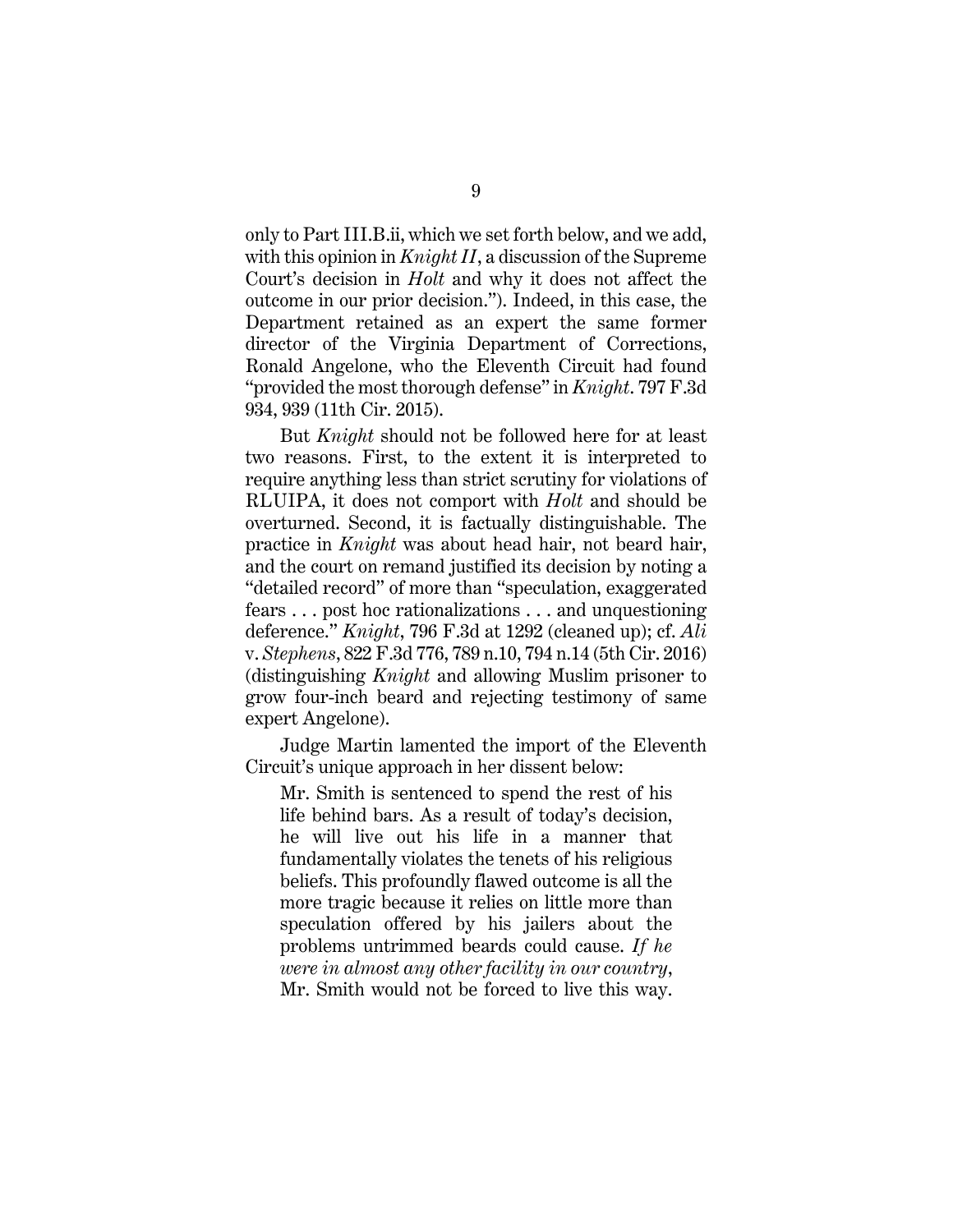But *because he is incarcerated within our Circuit*, he has no relief for this egregious violation of his religious rights.

Pet. App. 44a–45a (emphases added). If Georgia believes that petitioner's untrimmed beard will create a security problem, then RLUIPA demands that Georgia *demonstrate* that forcibly shaving the prisoner is the means that is *least restrictive* of his religious exercise rights. This it did not do. See Pet. App. 40a. And to require less is to water down the protections of strict scrutiny, to the detriment of every context to which strict scrutiny applies.

#### **II. THE COURT BELOW ERRED BECAUSE IT FAILED TO APPLY AN APPROPRIATE "LEAST RESTRICTIVE MEANS" ANALYSIS**

The Courts below erred by failing to appropriately apply the least restrictive means analysis required by strict scrutiny. Correct application of that standard shows that Georgia's policy cannot be sustained.

#### **A. Preliminary Elements**

As this Court has repeatedly made clear, the leastrestrictive-means test is "exceptionally demanding," *Holt*, 574 U.S. at 364 (quoting *Burwell* v. *Hobby Lobby Stores, Inc.*, 573 U.S. 682, 728 (2014)), and "imposes a heavy burden on the State." *Bd. of Trustees of the State Univ. of New York* v. *Fox*, 492 U.S. 469, 477 (1989). It "requires the government to sho[w] 'that it lacks other means of achieving its desired goal without imposing a substantial burden on the exercise of religion by the objecting part[y].'" *Holt*, 574 U.S. at 364–365 (quoting *Hobby Lobby*, 574 U.S. at 728). Put differently, the test requires the "elimination of all less restrictive alternatives," that "there be no conceivable alternative" to the government's present policy. *Fox*, 492 U.S. at 478. "[I]f a less restrictive means is available for the Government to achieve its goals,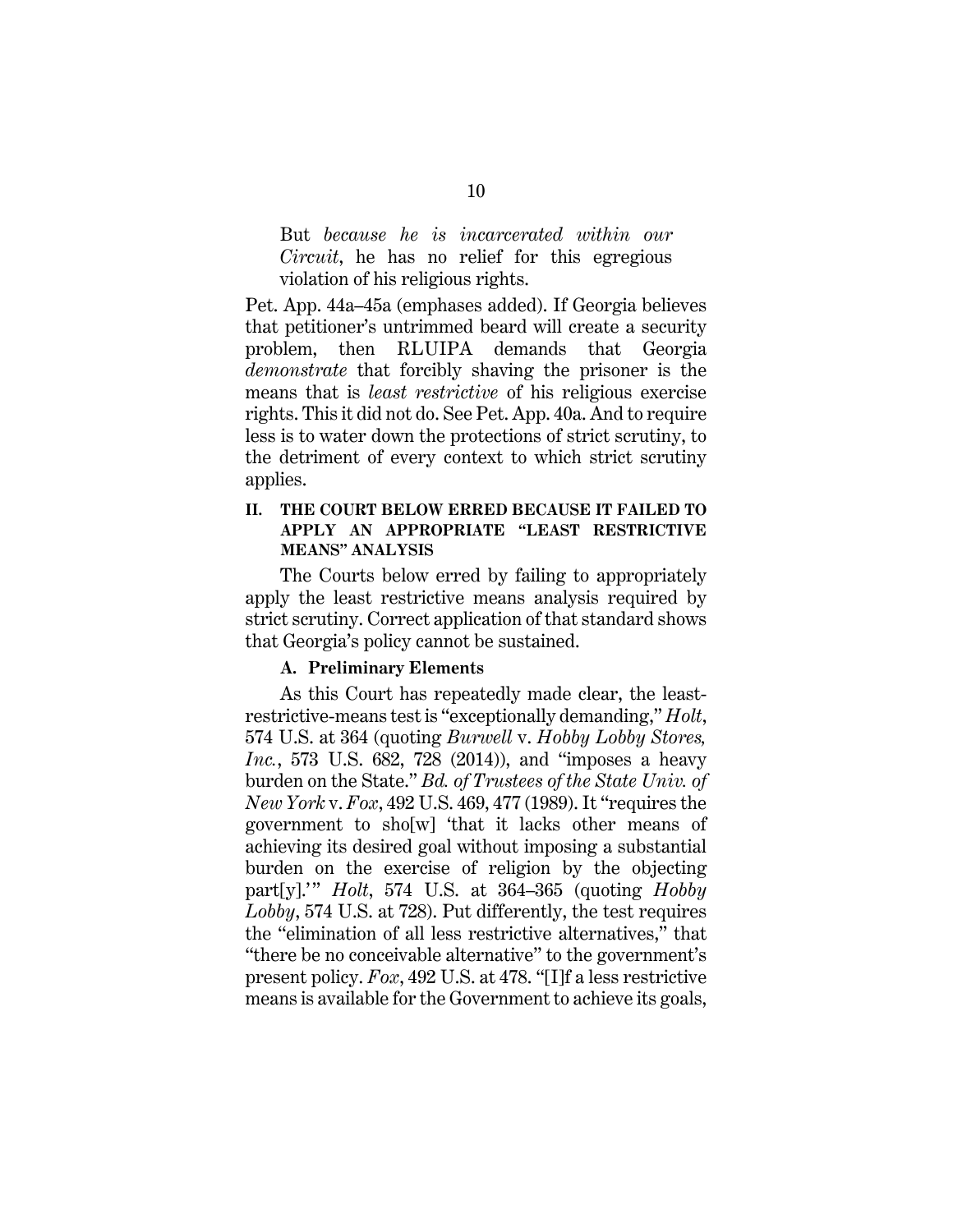the Government must use it." *Playboy Entm't,* 529 U.S. at 815.

Governments have spent many pages and hours attempting to convince this Court that the test means something other than what its name plainly requires, but all these efforts have been to no avail. This Court has instead stressed, time and again, that "[c]ourts must hold prisons to their statutory burden, and they must not 'assume a plausible, less restrictive alternative would be ineffective.'" *Holt*, 574 U.S. at 369 (quoting *Playboy Entm't*, 529 U.S. at 824). "[C]onclusory defense[s] of [a] policy's tailoring" must come to naught, *Ramirez*, 142 S. Ct. at 1279, as must governments' "conjecture" and "speculation" about worst-case scenarios that might follow from less restrictive policies, *id.* at 1280 (quoting *Fulton* v. *City of Philadelphia*, 141 S. Ct. 1868, 1882 (2021)).

Indeed, this Court has recognized that the leastrestrictive-means test will often require governments to affirmatively expend time, resources, and energy accommodating prisoners' religious beliefs. This Court has required the government to explain its reasoning whenever it fails to implement more religiously tolerant policies followed by other prison institutions. *Holt*, 574 U.S. at 369 ("[W]hen so many prisons offer an accommodation, a prison must, at a minimum, offer persuasive reasons why it believes that it must take a different course . . . . "). This Court has also observed that, while "cost may be an important factor in the leastrestrictive-means analysis," RLUIPA "may in some circumstances require the Government to expend additional funds to accommodate citizens' religious beliefs." *Hobby Lobby*, 573 U.S. at 730 (citing 42 U.S.C. § 2000cc-3(c)). This Court has also rejected a government's argument that the test cannot provide "an exemption from a legal obligation requiring the plaintiff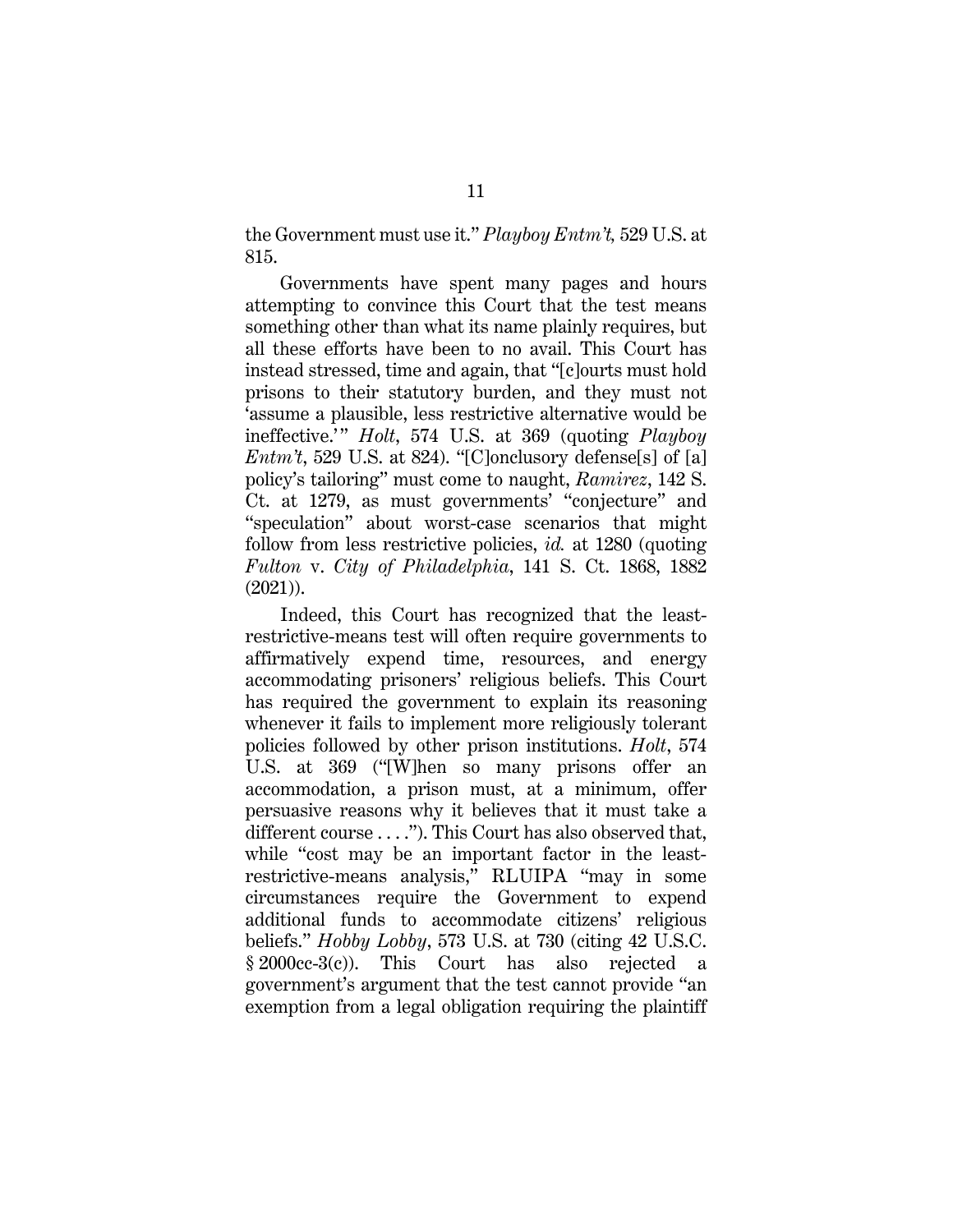to confer benefits on third parties." *Id.* at 729 n.37. And this Court has rejected government arguments that the least-restrictive-means test cannot be use "to require creation of entirely new programs." *Id.* at 729; see*, e.g.*, *Holt*, 574 U.S. at 366 (identifying a new photography program as an alternative means).

## **B. The Georgia Department of Corrections Has Not Met Its Burden of Demonstrating that Available Less Restrictive Alternatives Are Inadequate**

The Georgia Department of Corrections gave three reasons for its beard policy. Beards, according to the Department, "could be used to cause injury, hide contraband, and disguise an inmate." Pet. App. 18a; see *id.* at 17a. None of those are more than *de minimis* concerns.

Injury. The Department's first claim, that untrimmed beards could be used to "cause injury," is fanciful. As anyone who has even seen a beard can attest, beards are typically difficult to use as weapons. But according to the Department, "a beard can be grabbed with resulting injury to a prisoner." Pet. App. 32a; see also*, e.g.*, *id.* at 7a. This claim is speculative, applicable at most to a vanishingly small number of beards, and the Department "provided no basis for this opinion" that the prison considers beards a real injury risk. Pet. App. 32. More importantly, Georgia prisons do not require all Georgia inmates to shave their *heads*, <sup>2</sup> *Holt*, 574 U.S. at 364, even though head hair can of course be grabbed, resulting in injury. The Department bore the burden to establish "why the risk" of injury from beard pulling "is so great that … beards cannot be allowed, even though prisoners

<sup>2</sup> Pet. App. 8a n.1 ("GDOC's grooming policy allows male inmates to grow their head hair up to three inches long and allows female inmates to grow their head hair to any length.").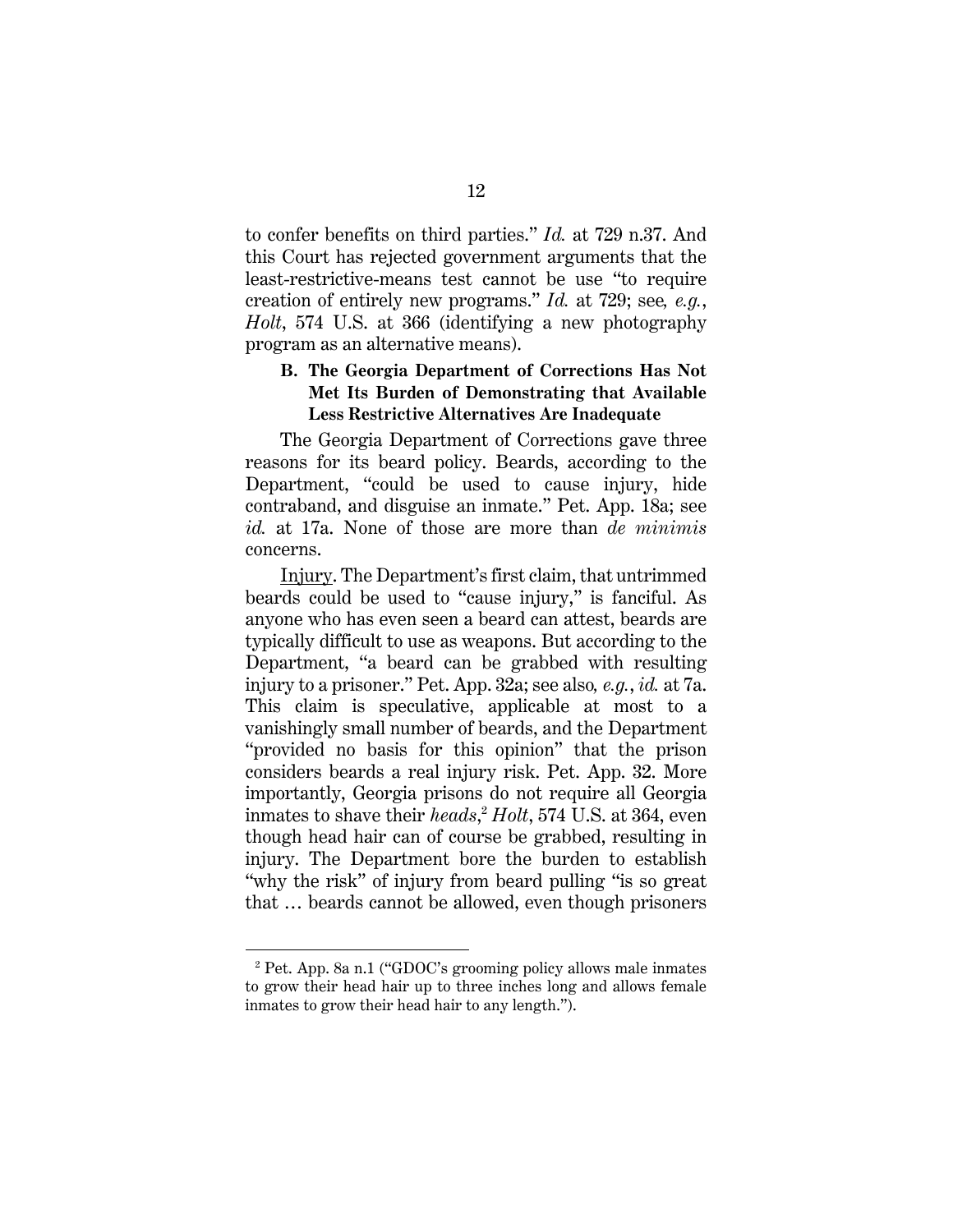are allowed … head hair . . . ." *Holt*, 574 U.S. at 367. It did not remotely meet that burden.

Contraband. The Department's next claim is that untrimmed beards could be used to hide contraband. Pet. App. 25a. Again, as anyone familiar with beards can explain, the argument that the interest in preventing the introduction of contraband "would be seriously compromised by allowing an inmate to grow" a beard "is hard to take seriously." *Holt*, 574 U.S. at 363. "An item of contraband would have to be very small indeed to be concealed by" a beard "and a prisoner seeking to hide an item in" a beard "would have to find a way to prevent the item from falling out." *Id.* at 363–364. And again—head hair and beard hair—it is all still hair, and it can all conceal, but Georgia prisons let prisoners keep up to three inches of their head hair. And it also lets them keep their shirts, pants, socks, and shoes, all far easier places to conceal contraband than virtually any beard.

More importantly, the Department "failed to establish that it could not satisfy its security concerns by simply searching petitioner's beard." *Holt*, 574 U.S. at 365. The obvious "less restrictive alternative" to prohibiting beards is to have "the prisoner run a comb through his beard." *Ibid.* Such a self-search takes "maybe three seconds" and is used by prisons nationwide, including "every time a police department or any other law enforcement agency arrests somebody or books somebody" with a beard. ECF No. 236 at 117–119; see also App.70a. As with the Department's other explanations for its beard policy, "GDOC has offered no logical explanation as to why it could not use the method currently employed by BOP and other states for searching a beard." App.62a.

Disguise. The Department's final claim is that untrimmed beards could be used to disguise faces. See Pet. App. 18a, 20a, 25a. Not by quickly growing a beard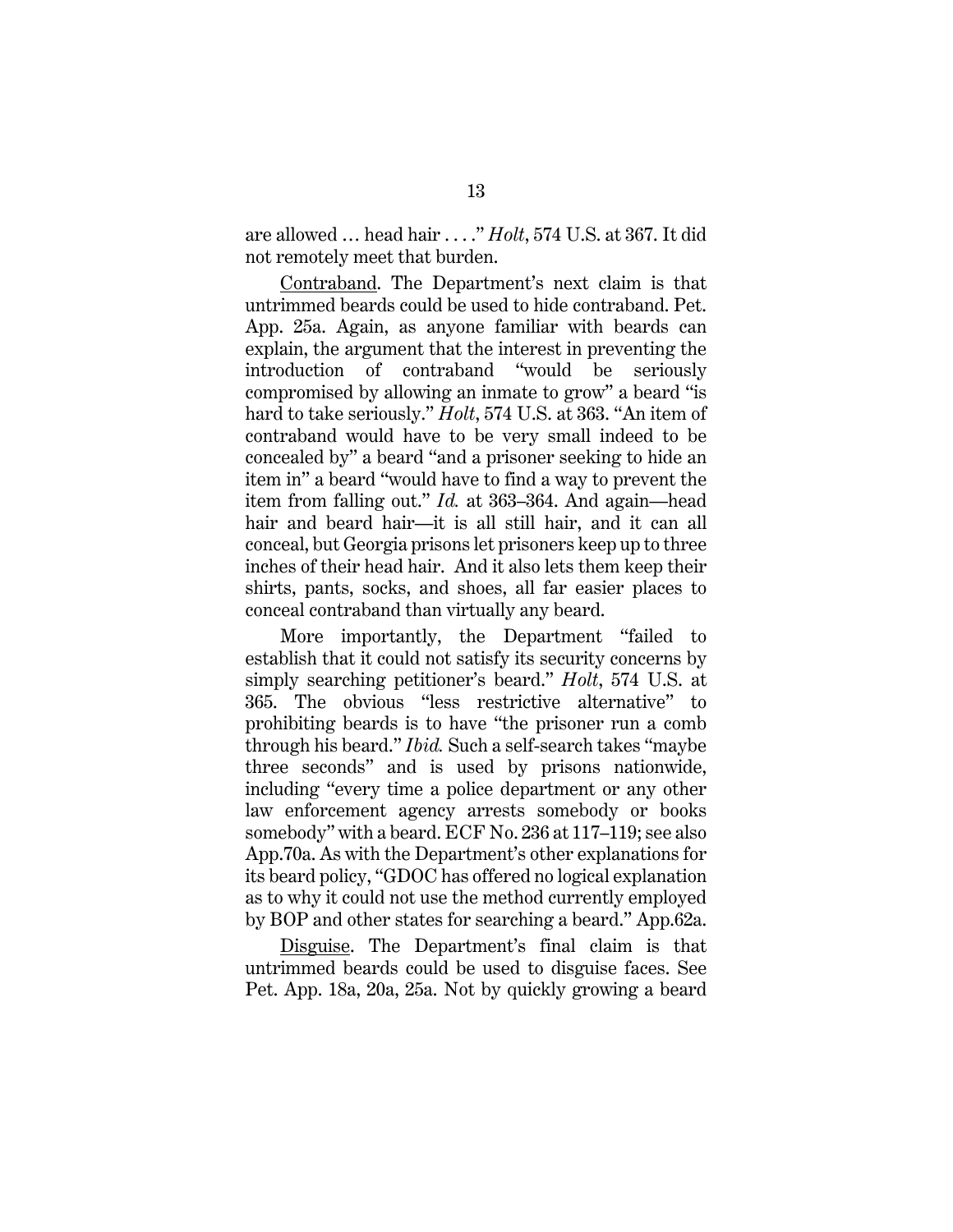but rather by quickly shaving one off. This justification for the beards policy is outlandish. "[T]he Department could largely solve this problem by requiring that all inmates be photographed without beards when first admitted to the facility and, if necessary, periodically thereafter." *Holt*, 574 U.S. at 366. "Prison guards would then have a bearded and clean-shaven photo to use in making identifications." *Ibid.* Indeed, merely by tracking the prisoners with special dispensation to grow beards, the Department should have no problem determining when someone has suddenly and unexpectedly shaved it off. And, again, it is totally unclear why the same issues of disguise and identification do not arise with respect to head hear, which is also a key tool of identification, or with respect to half inch beards which the Department *already allows prisoners to grow*. See Pet. App. 2a, 72a.

Given how readily—and how obviously—religious beards can be accommodated, it is small wonder that the vast majority of States, and the federal system, *do* provide such accommodations to observant Muslim prisoners and others who wish to grow beards, apparently believing that they can do so without sacrificing necessary security. See D. Sidhu, *Religious Freedom and Inmate Grooming Standards*, 66 U. Miami L. Rev. 923, 964–972 (2005) (reviewing prison grooming policies and finding that thirty-nine States, the Federal Bureau of Prisons, and the District of Columbia allow beards for religious or other reasons). Georgia could—and by law under RLUIPA *must*—accommodate it as well.

## **C. The Court Below Erred in Applying a Standard that Did Not Even Approximate "Strict Scrutiny"**

The court of appeals failed to hold the Department to even the most minimal requirements of strict scrutiny's least restrictive means requirement. It should be common ground—black-letter law—that the practices of other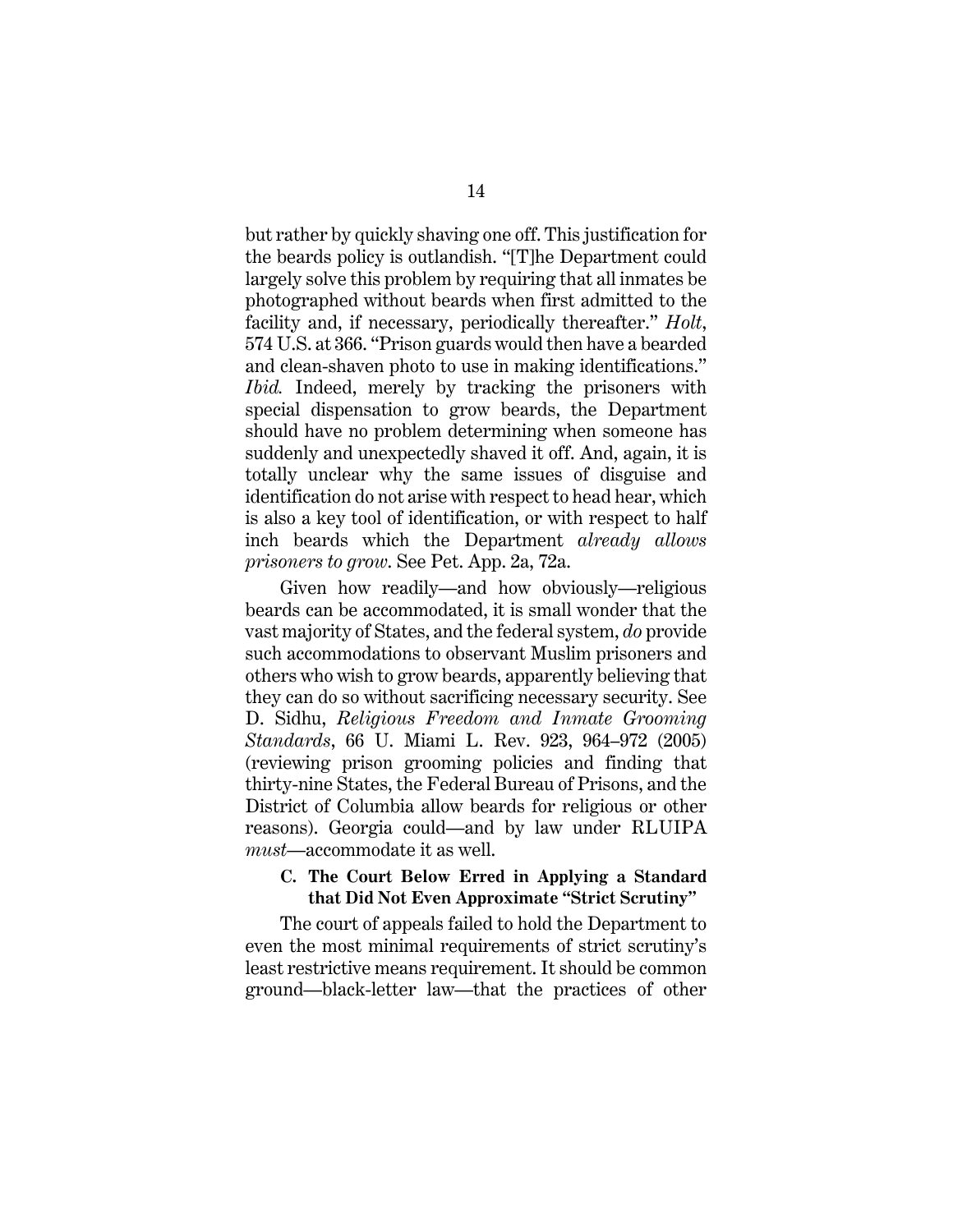jurisdictions that make a religious accommodation must be "actually considered and rejected" before a government refuses to make an accommodation. *Knight*  v. *Thompson*, 797 F.3d 934, 946 (11th Cir. 2015) (quoting *Warsoldier* v. *Woodford*, 418 F.3d 989, 999 (9th Cir. 2005)). That was this Court's holding in *Holt* when the Court explained that "when so many prisons offer an accommodation, a prison must, at a minimum, offer persuasive reasons why it believes that it must take a different course." *Holt*, 574 U.S. at 369. Yet, even though that is the law this Court announced in *Holt*, that "is not the law in th[e Eleventh] circuit." *Knight*, 797 F.3d at 946. And the panel below doubled down on that erroneous holding. See Pet. App. 25a ("Contrary to the dissent's view, *Holt* does not require the GDOC to detail other jurisdictions' successes and failures with their grooming policies to satisfy a RLUIPA inquiry.")

It is of course true that courts must defer to the expertise and judgment of prison officials on matters of security and discipline. See *Cutter* v. *Wilkinson*, 544 U.S. 709, 723 (2005). It is *not* true, however, that this deference amounts to a free pass on the "least restrictive means" test, and permits prison officials to prevail based on mere say-so; purely "speculative testimony cannot satisfy [the State's] burden." *Garner* v. *Kennedy*, 713 F.3d 237, 246 (5th Cir. 2013) (finding that the State had not carried its burden of proving that its grooming policy was the least restrictive means available, where the State offered "no studies" or "concrete evidence" in support of its witnesses' testimony); see also *Yellowbear* v. *Lampert*, 741 F.3d 48, 59 (10th Cir. 2014) ("[T]he deference this court must extend to the experience and expertise of prison administrators does not extend so far that prison officials may declare a compelling governmental interest by fiat.").

In permitting the Department *not even to look* at how other jurisdictions have managed to make a basic humane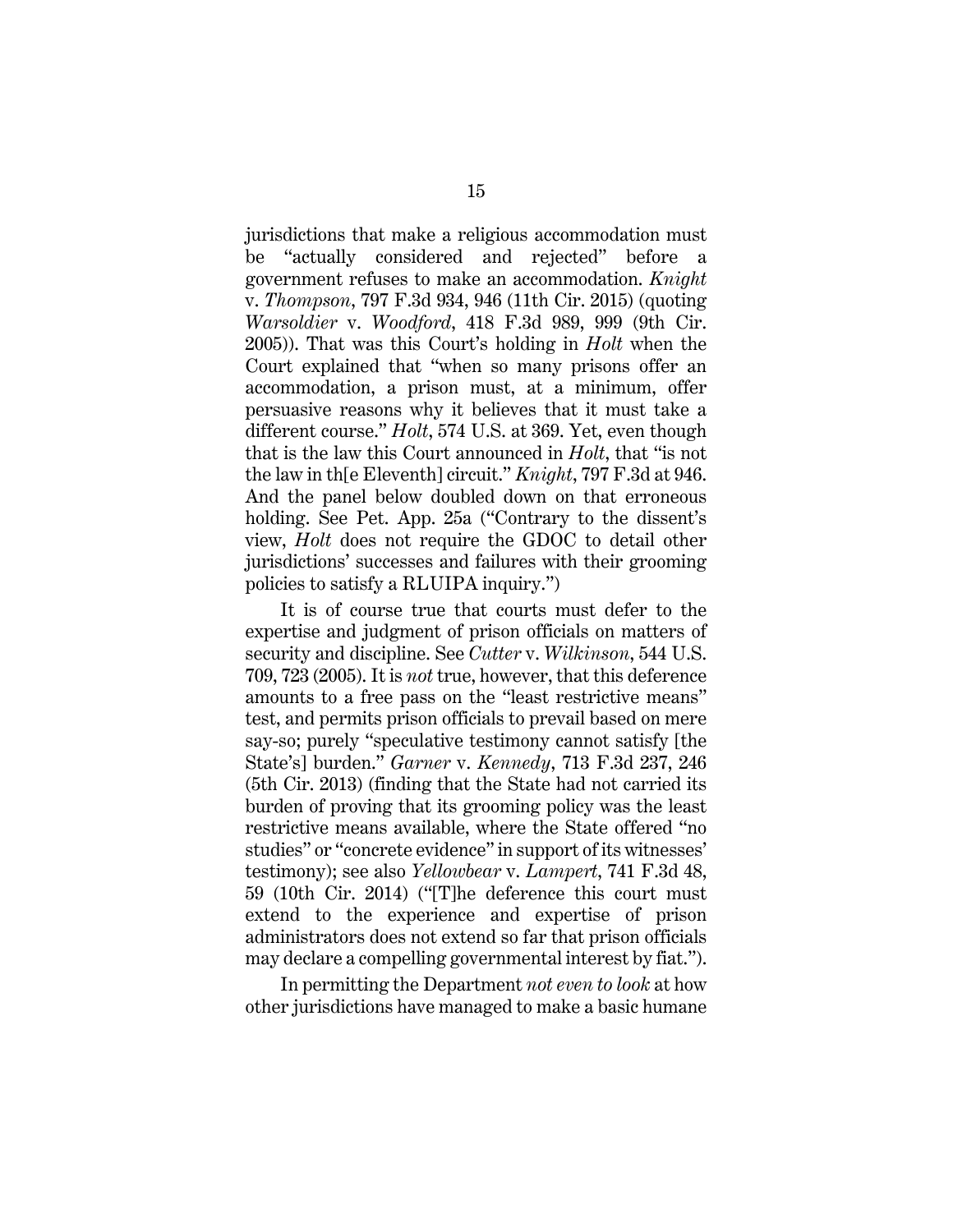accommodation for an important religious practice, the court of appeals cut the legs out of the statutorily required strict scrutiny. It permitted Georgia to refuse a religious accommodation that nearly every other State and the federal government have made without meeting even a modest burden. And in permitting it to do so—to declare that its prisons are too insecure to make religious accommodations without even considering how numerous *other* prisons make their accommodations—the court of appeals created the perverse result that the less effort a prison puts into making a religious accommodation, the stronger its defense to a religious accommodation claim. The prison that does not even consider other jurisdiction's practices perversely has the strongest defense because prison officials simply will not even know how those other prisons manage to make the accommodations that they do. "RLUIPA, however, demands much more." *Holt*, 574 U.S. at 369; see also *Ramirez* v. *Collier*, 142 S. Ct. 1264, 1279 (2022) ("That is not enough under RLUIPA.").

Before refusing petitioner's accommodation, Georgia officials were obligated to determine *how* all these other State and federal prison systems—which necessarily have similar security interests to Georgia's—allow prisoners to grow beards in accordance with their religious convictions without triggering the security problems that Georgia predicts. See *Warsoldier* v. *Woodford*, 418 F.3d 989, 999– 1000 (9th Cir. 2005) ("[F]ailure of a defendant to explain why another institution with the same compelling interests was able to accommodate the same religious practices may constitute a failure to establish that the defendant was using the least restrictive means.").

The Department admitted both that "GDOC had not even attempted to determine how other states manage inmates with beards" and that "GDOC provided no information," let alone admissible evidence, to support distinguishing their prison population from other states.